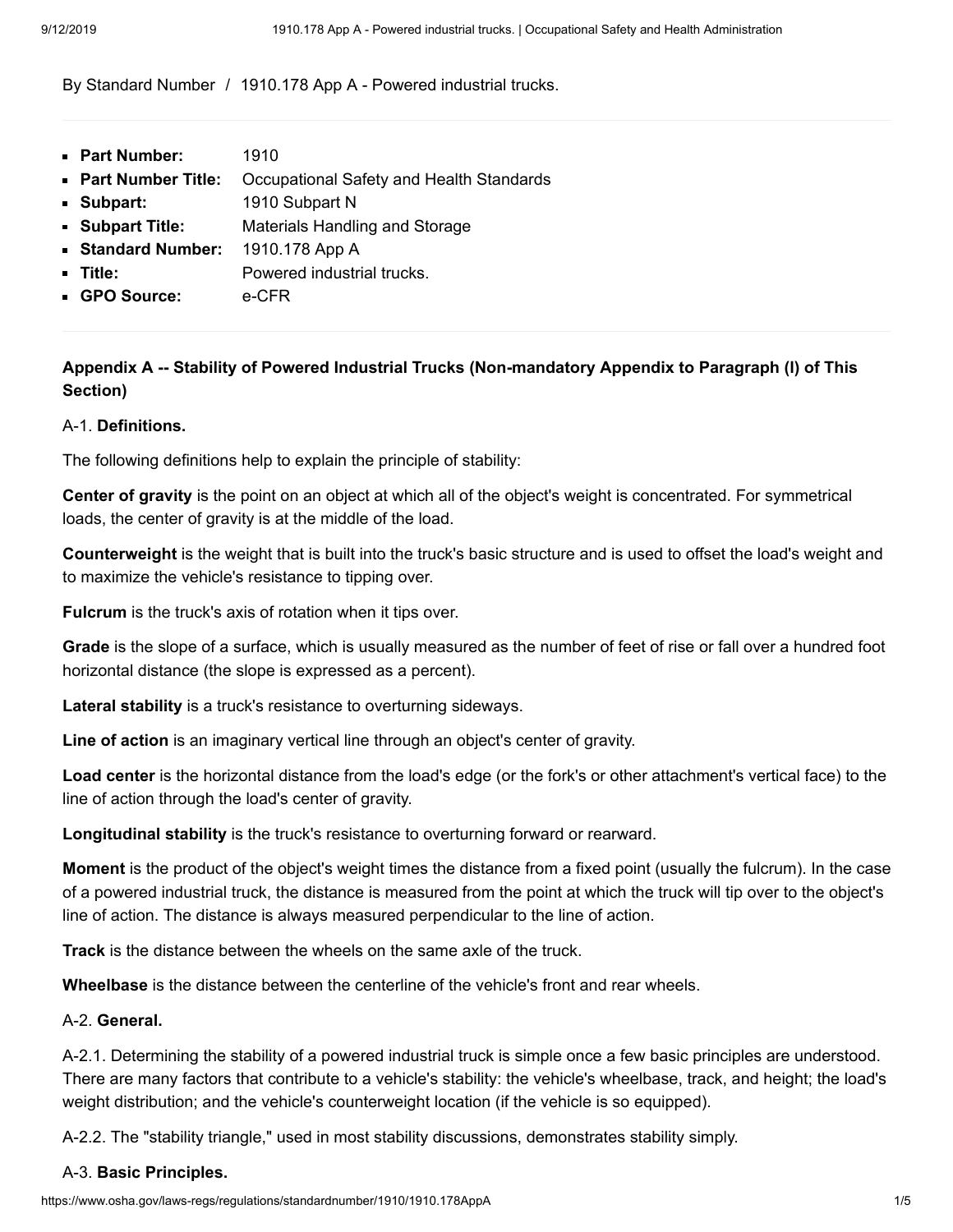A-3.1. Whether an object is stable depends on the object's moment at one end of a system being greater than, equal to, or smaller than the object's moment at the system's other end. This principle can be seen in the way a see-saw or teeter-totter works: that is, if the product of the load and distance from the fulcrum (moment) is equal to the moment at the device's other end, the device is balanced and it will not move. However, if there is a greater moment at one end of the device, the device will try to move downward at the end with the greater moment.

A-3.2. The longitudinal stability of a counterbalanced powered industrial truck depends on the vehicle's moment and the load's moment. In other words, if the mathematic product of the load moment (the distance from the front wheels, the approximate point at which the vehicle would tip forward) to the load's center of gravity times the load's weight is less than the vehicle's moment, the system is balanced and will not tip forward. However, if the load's moment is greater than the vehicle's moment, the greater load-moment will force the truck to tip forward.

#### A-4. **The Stability Triangle.**

A-4.1. Almost all counterbalanced powered industrial trucks have a three-point suspension system, that is, the vehicle is supported at three points. This is true even if the vehicle has four wheels. The truck's steer axle is attached to the truck by a pivot pin in the axle's center. When the points are connected with imaginary lines, this three-point support forms a triangle called the stability triangle. Figure 1 depicts the stability triangle.



A-4.2. When the vehicle's line of action, or load center, falls within the stability triangle, the vehicle is stable and will not tip over. However, when the vehicle's line of action or the vehicle/ load combination falls outside the stability triangle, the vehicle is unstable and may tip over. (See Figure 2.)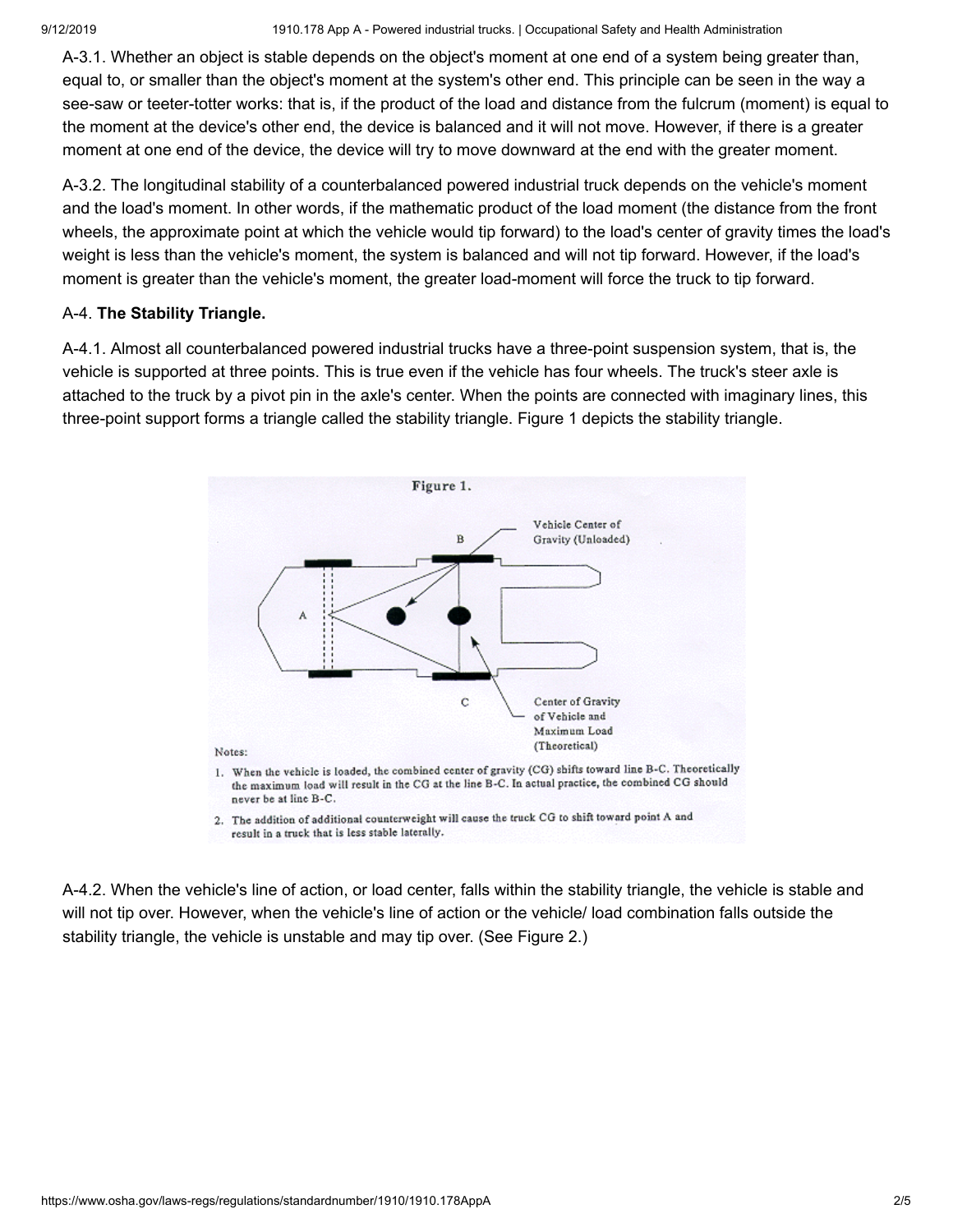9/12/2019 1910.178 App A - Powered industrial trucks. | Occupational Safety and Health Administration



#### A-5. **Longitudinal Stability.**

A-5.1. The axis of rotation when a truck tips forward is the front wheels' points of contact with the pavement. When a powered industrial truck tips forward, the truck will rotate about this line. When a truck is stable, the vehiclemoment must exceed the load-moment. As long as the vehicle-moment is equal to or exceeds the load-moment, the vehicle will not tip over. On the other hand, if the load moment slightly exceeds the vehicle-moment, the truck will begin to tip forward, thereby causing the rear to lose contact with the floor or ground and resulting in loss of steering control. If the load-moment greatly exceeds the vehicle moment, the truck will tip forward.

A-5.2. To determine the maximum safe load-moment, the truck manufacturer normally rates the truck at a maximum load at a given distance from the front face of the forks. The specified distance from the front face of the forks to the line of action of the load is commonly called the load center. Because larger trucks normally handle loads that are physically larger, these vehicles have greater load centers. Trucks with a capacity of 30,000 pounds or less are normally rated at a given load weight at a 24-inch load center. Trucks with a capacity greater than 30,000 pounds are normally rated at a given load weight at a 36- or 48-inch load center. To safely operate the vehicle, the operator should always check the data plate to determine the maximum allowable weight at the rated load center.

A-5.3. Although the true load-moment distance is measured from the front wheels, this distance is greater than the distance from the front face of the forks. Calculating the maximum allowable load- moment using the load-center distance always provides a lower load- moment than the truck was designed to handle. When handling unusual loads, such as those that are larger than 48 inches long (the center of gravity is greater than 24 inches) or that have an offset center of gravity, etc., a maximum allowable load-moment should be calculated and used to determine whether a load can be safely handled. For example, if an operator is operating a 3000 pound capacity truck (with a 24-inch load center), the maximum allowable load-moment is 72,000 inch-pounds (3,000 times 24). If a load is 60 inches long (30-inch load center), then the maximum that this load can weigh is 2,400 pounds (72,000 divided by 30).

#### A-6. **Lateral Stability.**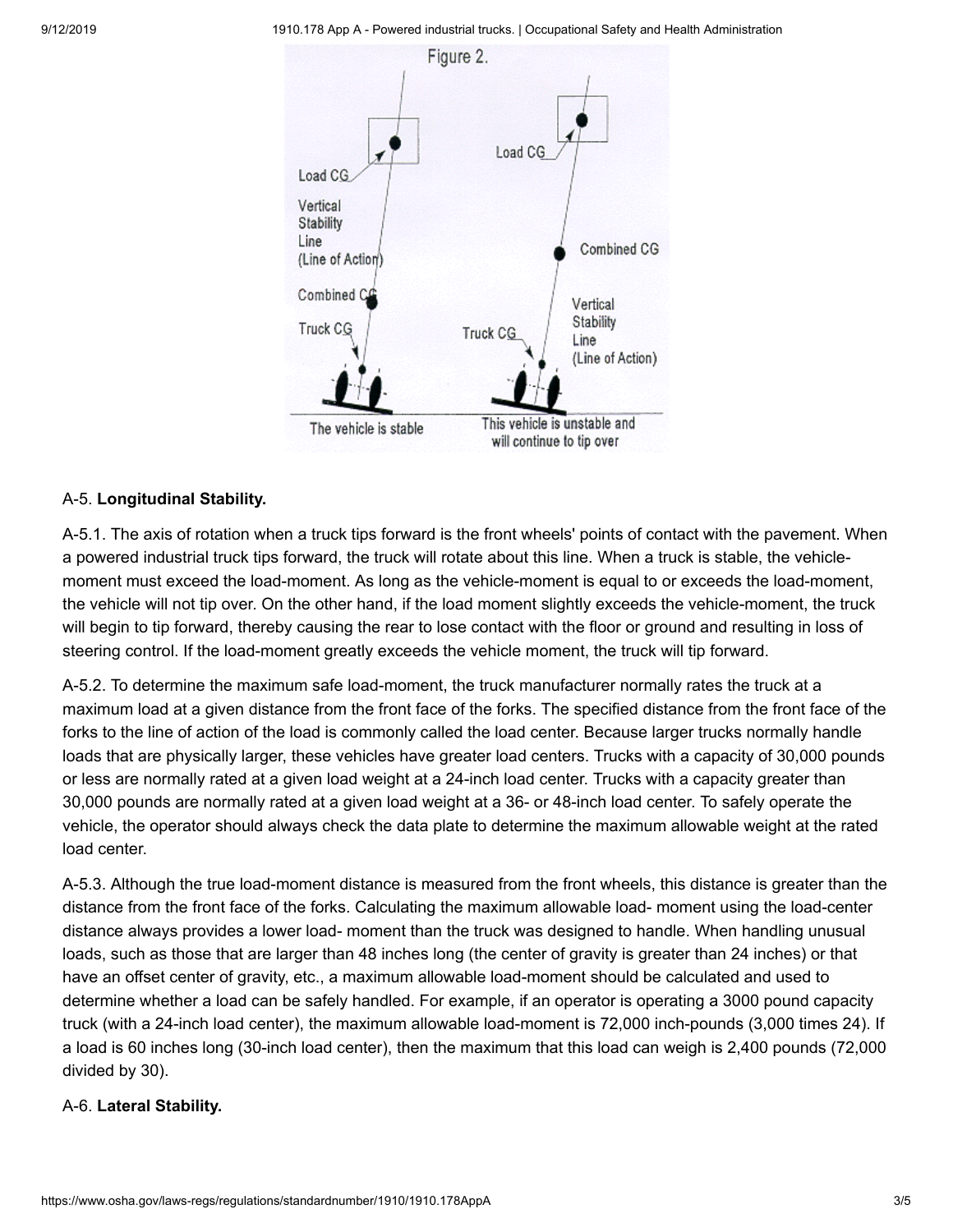A-6.1. The vehicle's lateral stability is determined by the line of action's position (a vertical line that passes through the combined vehicle's and load's center of gravity) relative to the stability triangle. When the vehicle is not loaded, the truck's center of gravity location is the only factor to be considered in determining the truck's stability. As long as the line of action of the combined vehicle's and load's center of gravity falls within the stability triangle, the truck is stable and will not tip over. However, if the line of action falls outside the stability triangle, the truck is not stable and may tip over. Refer to Figure 2.

A-6.2. Factors that affect the vehicle's lateral stability include the load's placement on the truck, the height of the load above the surface on which the vehicle is operating, and the vehicle's degree of lean.

## A-7. **Dynamic Stability.**

A-7.1. Up to this point, the stability of a powered industrial truck has been discussed without considering the dynamic forces that result when the vehicle and load are put into motion. The weight's transfer and the resultant shift in the center of gravity due to the dynamic forces created when the machine is moving, braking, cornering, lifting, tilting, and lowering loads, etc., are important stability considerations.

A-7.2. When determining whether a load can be safely handled, the operator should exercise extra caution when handling loads that cause the vehicle to approach its maximum design characteristics. For example, if an operator must handle a maximum load, the load should be carried at the lowest position possible, the truck should be accelerated slowly and evenly, and the forks should be tilted forward cautiously. However, no precise rules can be formulated to cover all of these eventualities.

[63 FR 66270, Dec. 1, 1998]

# UNITED STATES [DEPARTMENT OF LABOR](https://www.dol.gov/)

Occupational Safety & Health Administration 200 Constitution Ave NW Washington, DC 20210 [800-321-6742](tel:+18003216742) (OSHA) **[TTY](https://www.dol.gov/general/contact-phone-call-center#tty)** [www.OSHA.gov](https://www.osha.gov/)

## **FEDERAL GOVERNMENT**

[White House](https://www.whitehouse.gov/) [Severe Storm and Flood Recovery](https://www.dol.gov/general/stormrecovery) **Assistance** [Diaster Recovery Assistance](https://www.dol.gov/general/disasterrecovery) [DisasterAssistance.gov](https://www.disasterassistance.gov/) [USA.gov](https://usa.gov/) [No Fear Act Data](https://www.dol.gov/oasam/programs/crc/NoFearResult.htm) [U.S. Office of Special Counsel](https://osc.gov/)